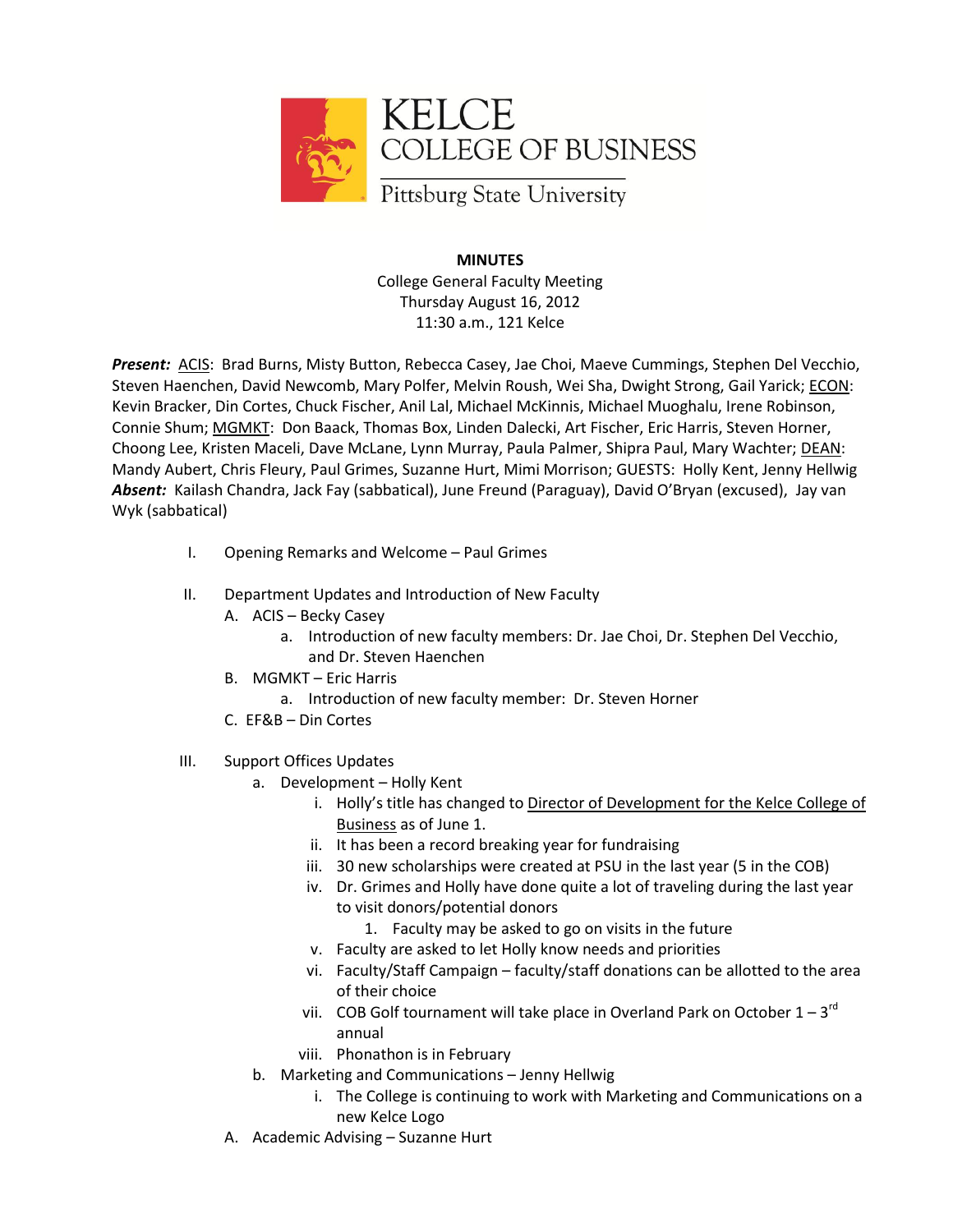- a. Working on listing of students who are enrolled in classes without having the prerequisites – faculty may be notified if there are questions. Students will be dropped as of today if they haven't met the prerequisites.
- b. The Academic Advising office is currently advising 550-600 students who have not been admitted to the college.
- c. 39 new international students will need to register for classes tomorrow need to get into classes.
- d. Will continue with the brownbag advising sessions. Contact Suzanne for more information.
- e. SIFE is staying very busy. Ranked  $16<sup>th</sup>$  at National Competition last year.
	- i. Sept. 8 is a 5 K fun run sponsored by SIFE
		- ii. Selling Gorilla glasses \$8 or 2 for \$15
- B. Instructional Support Mandy Aubert
	- a. If faculty need additional training on Canvas, contact Mandy.
		- i. Additional workshops will be offered at CTLT  $-8/29$  & 8/30 (Basics and Advanced at 9:00 & 3:00)
	- b. Wireless microphones are being installed in all classrooms for the beginning of the semester. Volume may need to be adjusted by actually moving the microphone closer.
	- c. Zimbra
		- i. Contact Chris Fleury for set up
		- ii. Contact Mandy for training
	- d. Web site
		- i. Contact Mandy if there are changes or updates to college/department web pages.
	- e. Kelce Computer Lab
		- i. Labs will close at 9:30 for the Fall semester
		- ii. Contact Mandy to schedule lab for classes
- C. Technical Support Chris Fleury
	- a. Kelce Computer Labs
		- i. North Lab 48 new desks and computers have been installed
		- ii. South Lab computers were replaced with the computers from the north lab
	- b. Classrooms and laptop cart have been updated
	- c. Several faculty computers were replaced (18)
- IV. Administrative Updates and Announcements Mimi Morrison
	- a. Career Vita need to be submitted in Word format
	- b. Electronic syllabi should be submitted as soon as possible
	- c. Picture directory with photos of all faculty and staff will be placed at the north and south entrances to the building as soon as all photos have been taken.
- V. General Announcements Paul Grimes
	- A. Microsoft Certifications Exploring Options
		- a. Mr. Strong has been looking at these options CIS faculty will review and make a recommendation to the ACIS Department & College Curriculum Committee and then the faculty of the college.
		- b. Could generate revenue for the college.
	- B. Early Alert System Electronic Reporting of Academic At-Risk Students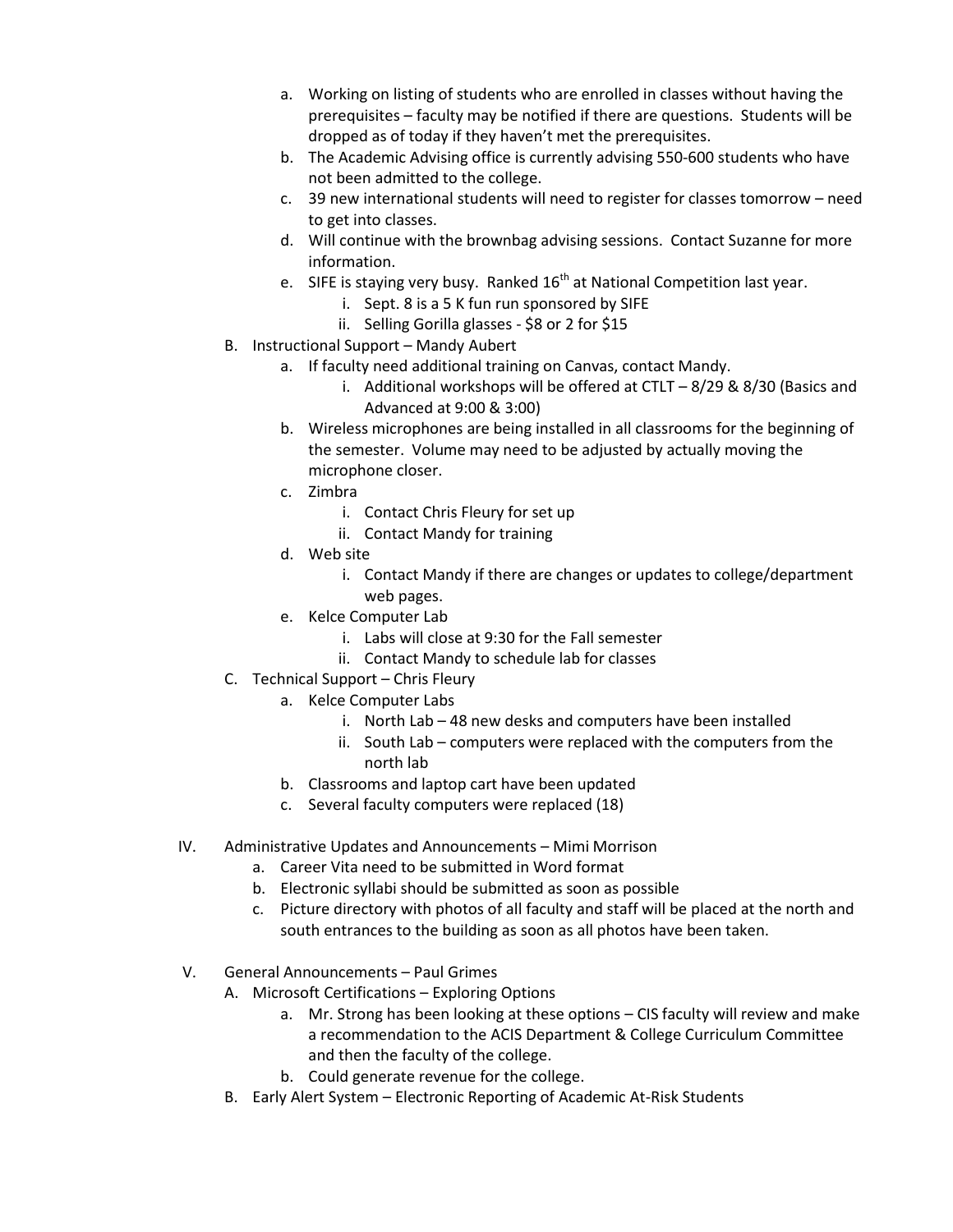- a. Bill Ivy and Heather Eckstein met with the Kelce Leadership Team about this new program.
- b. Opportunity to report poor academic outcomes early in the semester especially for freshmen and sophomores .
- c. Electronic communication will go out to all faculty to provide comments and explain issues with students having problems early on in the classes.
- C. Space Utilization Forum August  $30<sup>th</sup>$ , Grubbs 107, 10:30 a.m. or 2:00 p.m.
	- a. University conducted a space utilization study last year Kelce faculty participated with a lot of input.
	- b. All faculty/staff are invited to attend the forum on August 30 need to have a large turnout from Kelce.
	- c. Need to insure that classrooms are being fully utilized in the building. Were able to generate 80-90 additional seats for the fall semester by re-arranging rooms and adding an extra section of Intro to Business.
- D. Curriculum Legislative Process Revisions Calendar and Tracking
	- a. New curriculum legislation process will begin with the fall semester.
	- b. Will allow more transparency at the University level and insure that there is an effective process in place.
	- c. Will meet with KLT and Administrative assistants to explain how the new process will work.
- E. Bloomberg BusinessWeek Program Sales Rep Visit this Fall
	- a. Dr. Grimes met with reps when he was in Las Vegas.
	- b. Sales rep has given dates to Dr. Grimes for a potential visit.
- F. College Meetings with President and Provost March 29 (Friday)
	- a. Required meeting with President and Provost each academic year will take place on March 29.
- G. Masonry Restoration Project
	- a. Still need to do a follow-up walk around to make sure everything is complete.
- H. Computer Labs Closing at 9:30 p.m.
	- a. Need to have the building locked up before 10:00 pm when custodial staff leave the building.
- I. Travel Request Forms
	- a. Forms were due to chairs by 8/15. Will help in planning for future travel funding.
- VI. Plans for 2012-2013 Paul Grimes
	- A. AACSB Reaffirmation
		- a. Year of Record Follow-ups on AMM
			- a. Need to follow up on recordkeeping to insure that it is complete.
			- b. There will be charges going out to faculty committees to address specific issues.
			- c. Questions should be addressed to the Dean or Chairs.
		- b. Visitation Team Appointed (Chair and possibly team members will be invited for a pre-visit late in the fall semester or early in the spring)
			- a. Chair is Dr. Ron Berry, University of Louisiana at Monroe.
			- b. 2<sup>nd</sup> team member is Tom Erekson, Western Illinois University.
			- c. 3<sup>rd</sup> team member is Debra Kerby, Truman State University.
			- c. Digital Measures Initiative Wei Sha
				- a. Digital Measures is a data base that collects faculty activities and will generate AACSB reports quickly and accurately.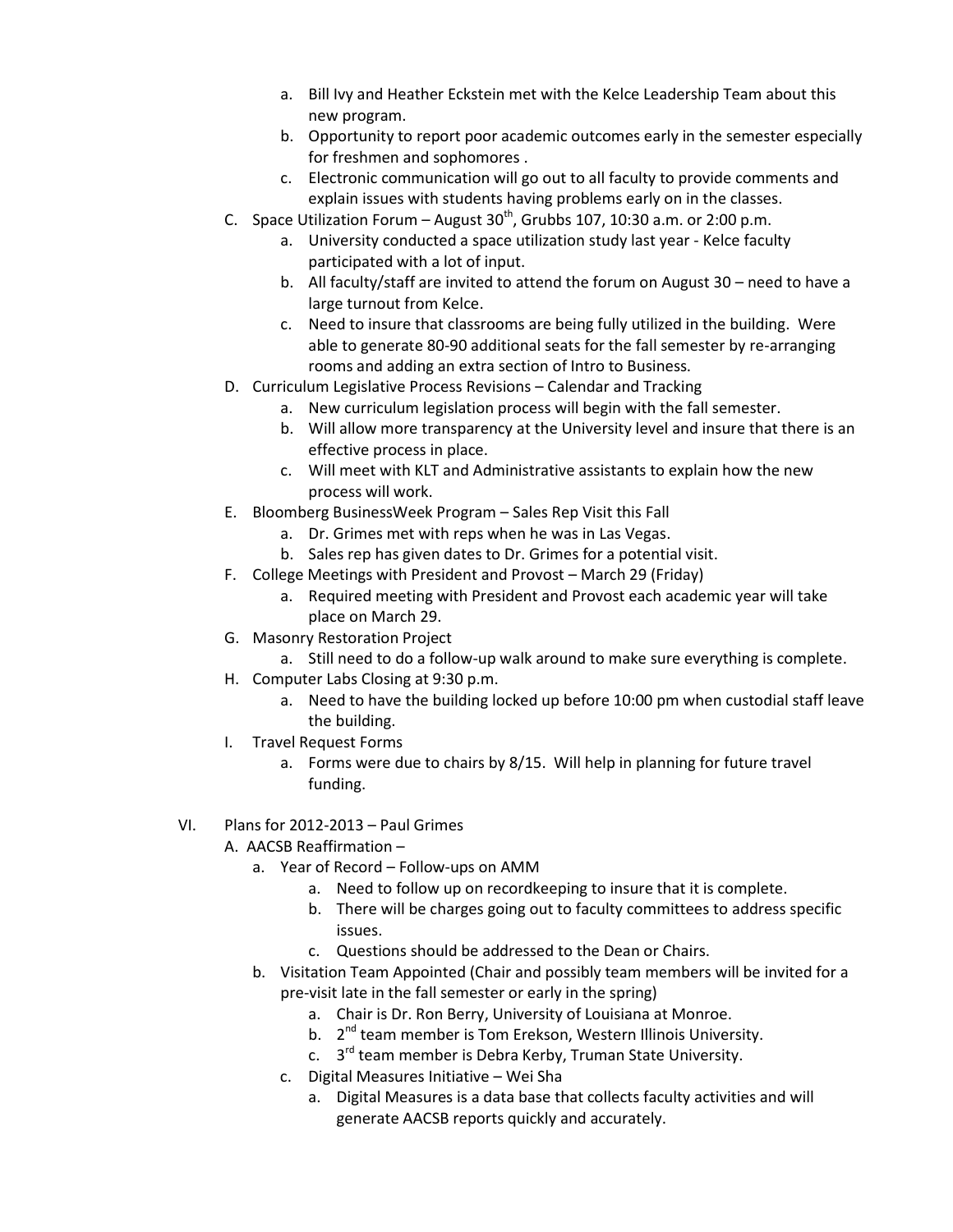- b. Entered into a multi-year agreement with Digital Measures hopefully continuing to use year end funds each year.
- c. Dr. Sha will oversee the Digital Measures implementation.
	- a. Very important to have consistent vita so that data can be entered in a consistent and organized manner.
	- b. Dr. Sha did a short demonstration on the Digital Measures data base and reports that can be generated.
	- c. Will be able to access through GUS.
- d. Faculty need to be aware that this will be a time-saver for them. Will no longer need to submit vita each semester as that info will be in one central location.
- B. Enhance College Image through Engagement
	- 1.  $35<sup>th</sup>$  Birthday Celebration Plans Lynn Murray and Kristen Maceli
		- a. Dr. Murray reviewed the plans that have already been made for the Kelce 35<sup>th</sup> Birthday Celebration
			- **Events**
			- a. August 26 Welcome back picnic
			- b. Sept. 8 ACIS sponsors tent at football game against Central Oklahoma
			- c. Sept. 19 volleyball game vs. Missouri Southern: sponsor pack the Weede in conjunction with First Year Programs
			- d. Sept. 22 SIFE sponsors tent at football game against Lincoln (Family Day)
			- e. Oct.  $1 -$  Kansas City 3<sup>rd</sup> Annual Golf Tournament with silent auction
			- f. Oct. 6 MGMKT sponsors tent at football game against Central Missouri
			- g. Oct. 20 Homecoming
			- h. Nov. 3 ECON sponsors tent at football game against Lindenwood
			- i. Nov. 6 Career Expo sponsor career fair, special badges for Kelce Alumni who are recruiting, alumni panel and networking event
			- **Historical Timeline of Kelce is being worked on to be unveiled for** the birthday celebration
			- Kelce Board of Advisors members will be sponsoring tents at football games - \$3000 has been raised to date
	- 2. Professional Development Workshop Collaboration w/ WSU Paul Grimes
		- a. Workshops will take place on Sept. 13 (Managing Time and Multiple Priorities) & Oct. 25 (Improving Supervisory Skills) in the Student Center. Workshops will be presented by WSU, but KCOB will eventually take over presenting these workshops.
		- b. Faculty are asked to attend one of the sessions and talk to teachers of workshops to get ideas.
		- c. This is a revenue generating opportunity for Kelce.
	- 3. Economic Outlook Program Din Cortes and Mike McKinnis
		- Also sponsored by WSU
			- o Dr. Cortes and Mr. McKinnis will work with WSU on this project
				- **Will be in charge of the southeast Kansas region**
				- **Will generate economic outlook reports for SE Kansas.**